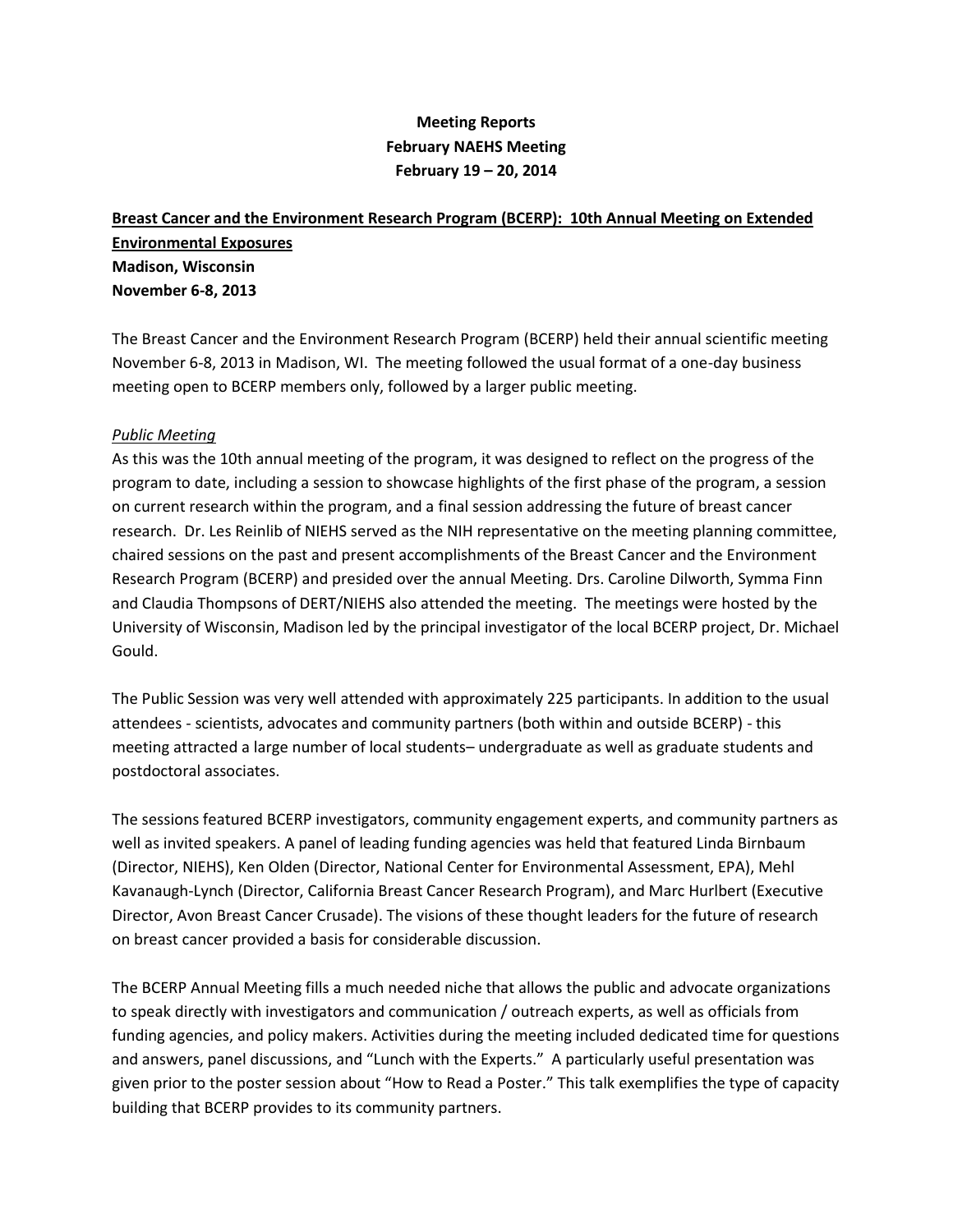### *Business Meeting*

A closed BCERP business meeting was held on November 6, 2014 for members of the current program. It included brief presentations from the six collaborative teams that have received BCERP Opportunity Fund awards. The day also included a formal meeting of the puberty study and coordinating center investigators with the BCERP External Advisory Board and Working Group (EAB/WG) and a 2-hour "open space interactive discussion", led by Dr. Claudia Thompson of NIEHS, in which individuals were asked to identify topics of interest in the area of breast cancer and the environment and then break out into smaller groups to discuss.

### *Future Meeting*

The 2014 Annual Meeting is planned for the San Francisco Bay Area, led by Janice Barlow, Director of Zero Breast Cancer.

# **Annual Meeting of the Superfund Research Program October 15-17, 2013**

**Baton Rouge Louisiana**

### **Introduction/Background**

The NIEHS Superfund Research Program (SRP) celebrated its 26<sup>th</sup> anniversary in 2013 at its Annual Meeting in Baton Rouge Louisiana. More than 250 researchers, trainees, and administrators from across the nation gathered to discuss the Program's current contributions and future directions in new research, technology, communication, and community engagement. It provided a forum to discuss activities in critical areas related to the SRP mission of multidisciplinary research addressing human and environmental health challenges related to Superfund and other hazardous waste sites**.** Sadly, due to the government furlough, NIEHS staff and other federal attendees were not able to attend.

### **Meeting Highlights**

The main session opened with remarks by Stephania Cormier, Ph.D., the LSU SRP co-director. She discussed the state of the program and mentioned the wide range of SRP scientific disciplines featured in journal publications, grantee research highlights, and community engagement and research translation activities from the past year.

Following Cormier, LSU President and Chancellor F. King Alexander, Ph.D., related the mission of the SRP to his own background, describing how he grew up near a Superfund site and observed negative health effects first hand. He spoke highly of the transdisciplinary group of researchers before him and tasked them with continuing their substantial work to improve human health and the environment in the U.S. and around the world.

"This kind of university-wide research program is exactly the type of approach necessary for LSU to really make an impact in the health of its citizens," said Alexander. "When you add that to the combined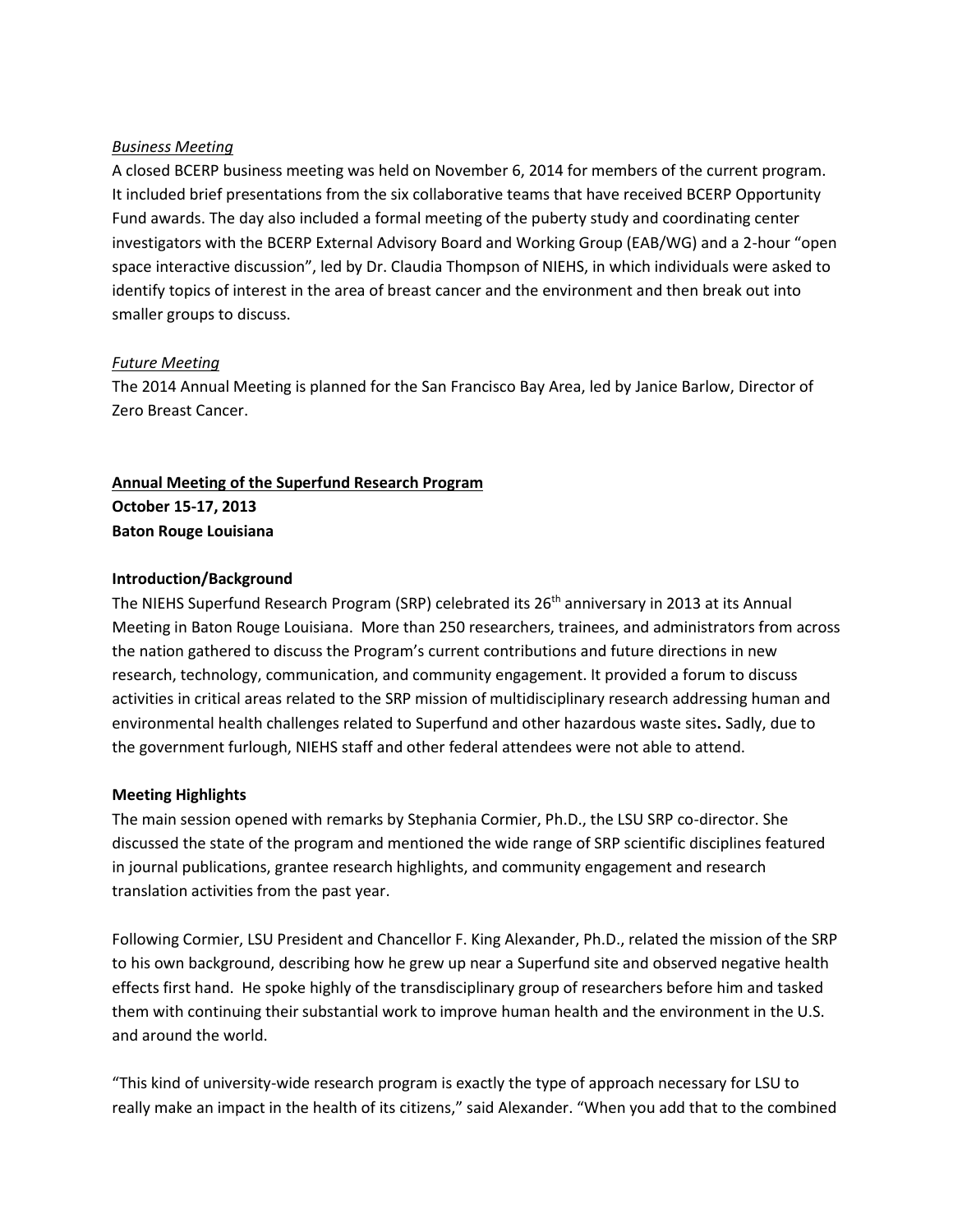efforts of researchers at every Superfund site across the country, you get the kind of impact that truly affects a nation. I'm proud that LSU can play a part in that."

The science focused on four main topics: halogenated pollutants, emerging contaminants and pollutant mixtures, developmental and other human health effects, and arsenic and heavy metals. Along with the traditional science presentations, the meeting set aside time for celebrating award-winning students including the 2013 Wetterhahn winner the KC Donnelly Externship winners and student poster winners. In addition to the science sessions, grantees involved in research translation and community engagement gathered separately to participate in discussions related to communication strategies for forming stronger connections with communities, NGO's, and public agencies.

# **Chemistry in Motion - American Chemical Society (ACS) Fall Meeting**

**Sept. 8-9, 2013 Indianapolis, IN**

## **Introduction/Background**

Superfund Research Program (SRP) Health Science Administrator Heather Henry, Ph.D., organized a symposium titled "Biogeochemical Interactions Affecting Bioavailability and Remediation of Hazardous Substances" at the American Chemical Society (ACS) Meeting in Indianapolis.

## **Meeting Highlights**

Heather Henry (SRP), Mark Maddaloni (Region 2, USEPA) and Kirk Scheckel (National Risk Management Research Laboratory, USEPA) co-chaired a session within the symposium dedicated to *in situ* remediation of lead contaminated soils with respect to environmental and human health concerns. An emerging theme of this session was the special consideration needed for using amending agents to reduce toxic effects of Pb. Understanding the mechanism of the processes that immobilize Pb are key to knowing what the impact of matrix may have on the effectiveness of remediation. For example, certain soil amendments are sensitive to pH changes and under certain pH ranges, will not effectively immobilize lead. In addition, there is growing concern about the unintended consequence of mobilizing other toxic metals when a lead-soil immobilizer is amended to soils. There was a robust discussion about effectively measuring *in situ* remediation effectiveness through bioaccessibility and bioavailability.

In addition to the lead immobilization session, Heather Henry and Jon Chorover, Robert Root (both from University of Arizona) co-chaired a session that drew from the success of the recent SRP R01 bioremediation mechanisms solicitation. This session highlighted microbial-soil interactions for reducing the hazard of mixed metals in mine tailings; mechanisms of chromium bioremediation; and novel biomimetic tools for immobilizing uranium in groundwater.

### **Recommendations/Outcomes**

As a result of this session, the presenters developed a working group to draft a manuscript that targets technology transfer of important information about soil amendments for the purposes of safe urban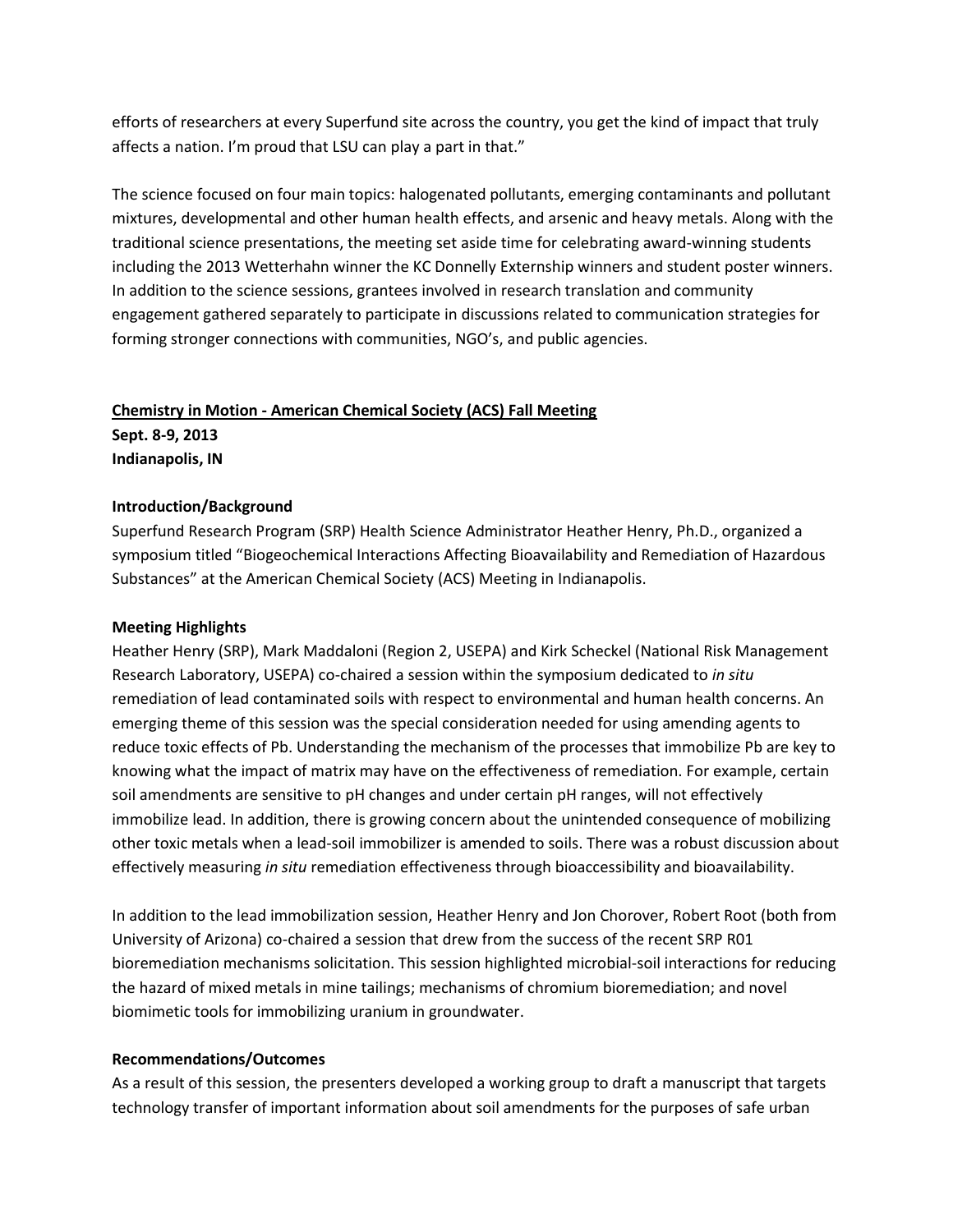gardening. There will also be a poster presentation of this work at the National Remedial Project Managers EPA Training meeting in June since the remedial project managers are the EPA staff who manage and direct cleanup and restoration of Superfund Sites.

H. Henry, N. Basta, Z. Cheng , G. M. Hettiarachchi, M. Maddaloni, M. Naujokas, C.W. Schadt, K. G. Scheckel, "In Situ Amendments to Reduce Lead Hazards in Urban Soils and Gardens" In preparation for Environmental Science and Technology.

# **Pacific Basin Consortium** [\(http://www.pacificbasin.org/blog/\)](http://www.pacificbasin.org/blog/) **September 23-27, 2013 Honolulu, HI**

### **Introduction/Background**

The Pacific Basin Consortium for Environment and Health (PBC) provides a forum for scientists and engineers to facilitate dialogue and cooperation among industry, governments, and academia to tackle problems associated with hazardous waste production, management, and remediation in the Pacific Basin. This group of diverse professional experts from around the world come together approximately 1 time per year at a meeting forum to discuss the most pressing environment and health issues of our time, engage in cooperative research, and develop and disseminate innovative, sustainable, and affordable strategies for addressing issues affecting the Pacific Basin region. This year, in collaboration with The East-West Center, the PBC brought together distinguished speakers from 19 countries to present their work at the 15th International Conference of the Pacific Basin Consortium for Environment and Health. This conference, "Environmental Exposure in Indigenous Communities", was held from September 24-27, 2013 at the East-West Center, Honolulu, Hawaii.

#### **Meeting Highlights**

NIEHS's Drs. Danielle Carlin, Michelle Heacock, Bill Suk, and Gwen Collman participated and gave presentations at the meeting. Scientific sessions included: reducing exposures to arsenic, bioremediation of hazardous wastes, air pollution, WHO programs and emerging issues in the Pacific Basin, nanotechnology and toxicology, water reuse and remediation, environmental exposures in Indigenous Communities, and developing a framework for socially responsible mining. Particular highlights included: (1) Professor Dr. Princess Chulabhorn Mahidol provided a presentation in the opening plenary session entitled "The potential health impact of exposure to environmental pollutants in children." (2) Dr. Bill Suk was honored with the PBC's Inaugural Chairman's Award to recognize his long-standing efforts with the PBC. The award recognized his enormous contribution to reshaping the PBC to focus more on global environmental health, with particular emphasis on children's health. Dr. Suk played a special role in the development of the PBC, helping to transform the organization's mission over time from focusing just on remediation to also include consideration of health effects. (3) This meeting was also the official launch of the WHO project on e-waste. More information about the project can be found at: [http://www.qcmri.uq.edu.au/chep/e-waste-network.aspx;](http://www.qcmri.uq.edu.au/chep/e-waste-network.aspx) (4) A specific effort was made to engage and attract students and Post-Docs by offering three training workshops on: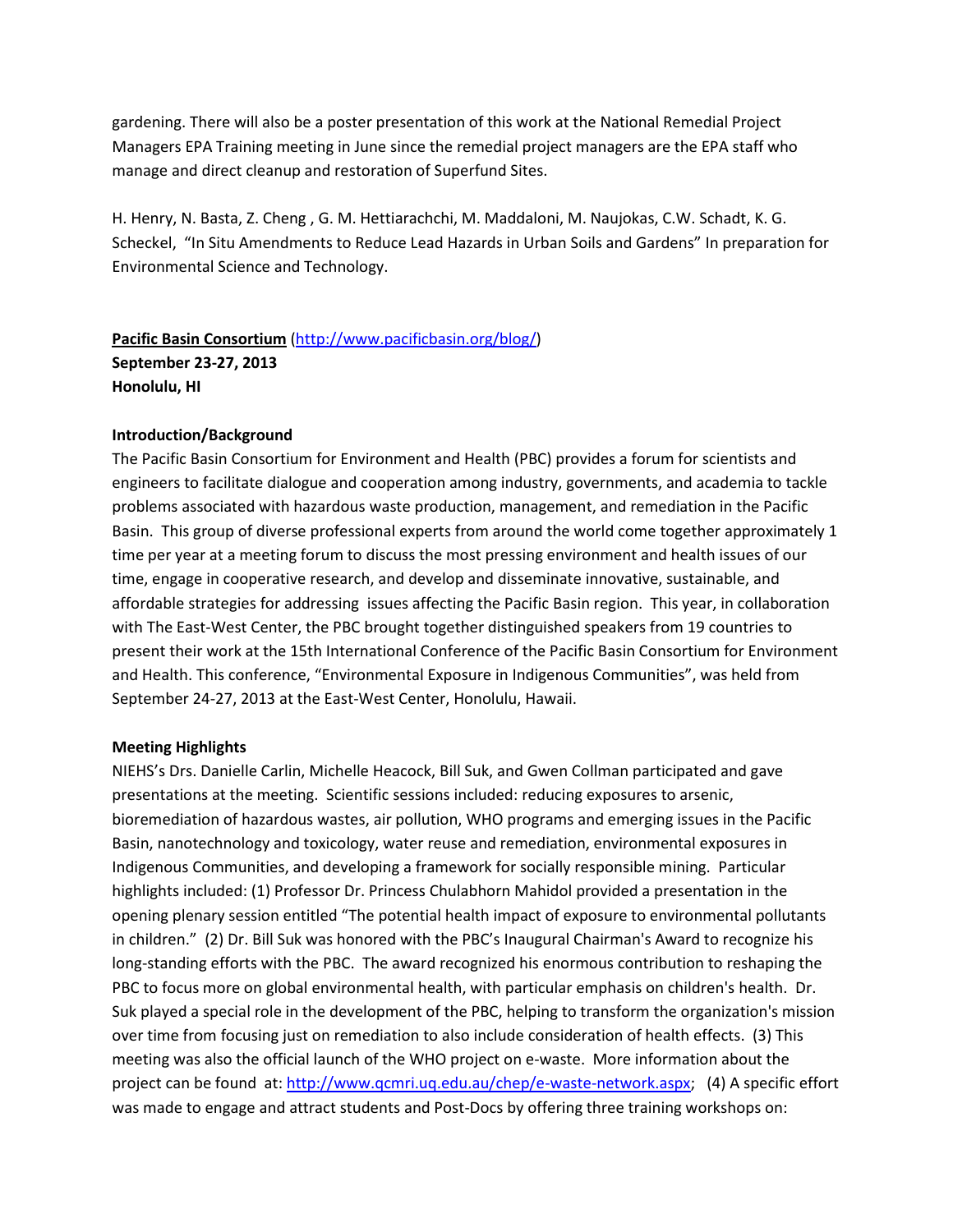Children's Environmental Health; Integrated Environmental Health Risk Assessment; and Water Systems, Rural Areas and Indigenous Peoples, and a special student oral presentation competition was held and students also presented in a poster session.

### **Recommendations/Outcomes**

A special issue of Reviews on Environmental Health # 15 (Pacific Basin Consortium for Environment and Health) will be made available soon with specific recommendations and outcomes from each of the scientific sessions presented at this meeting.

# **Networking Meeting for Effective Collaboration in Children's Health - East-West Center September 28, 2013 Honolulu, HI**

### **Introduction/Background**

The principal investigators of the World Health Organization Children's Environmental Health Collaborating Centers (WHO CEH CC) met at a Satellite meeting following the 15<sup>th</sup> International Conference of the Pacific Basin Consortium in September.

### **Meeting Highlights**

The meeting was hosted by the East-West Center, the Children's Health and Environment Program (CHEP) and the National Institute of Environmental Health Sciences (NIEHS). The meeting was cochaired by Maria Neira, Department of Public Health and Environment, World Health Organization (WHO) and Gwen Collman, National Institute of Environmental Health Sciences (NIEHS) and marked the official appointment of the NIEHS as an official WHO Collaborating Center. The meeting gathered representatives from formal WHO Collaborating Centers as well as representative from informal collaborating centers in Children's Environmental Health (CEH).

The meeting objectives were to: 1) Identify groups that may be interested in further involvement in the network and their roles; 2) Plan for WHO Children's Environmental Health projects and upcoming events; 3) Discuss the development of the updated Framework of Action on Children's Environmental Health; 4) Plan for the 4th International WHO Conference on Children's Health and the Environment; and 5) Identify funding needed to complete future projects and the next steps for the network.

#### **Recommendations/Outcomes**

With input from all the representatives, several recommendations and follow on activities were proposed. These included identification of data gaps in areas such as prenatal risk assessment, the need to establish, conduct and coordinate training workshops, and the development and strategic placement of thought pieces on CEH to raise awareness. Rising as a top priority were strategies to facilitate networking among the WHO CEH CCs, a term of reference in the Designation of the NIEHS as a WHO CC. These discussions led to the development of a post-meeting draft NIEHS WHO CEHC CC Work Plan to support networking activities to improve communication and build capacity.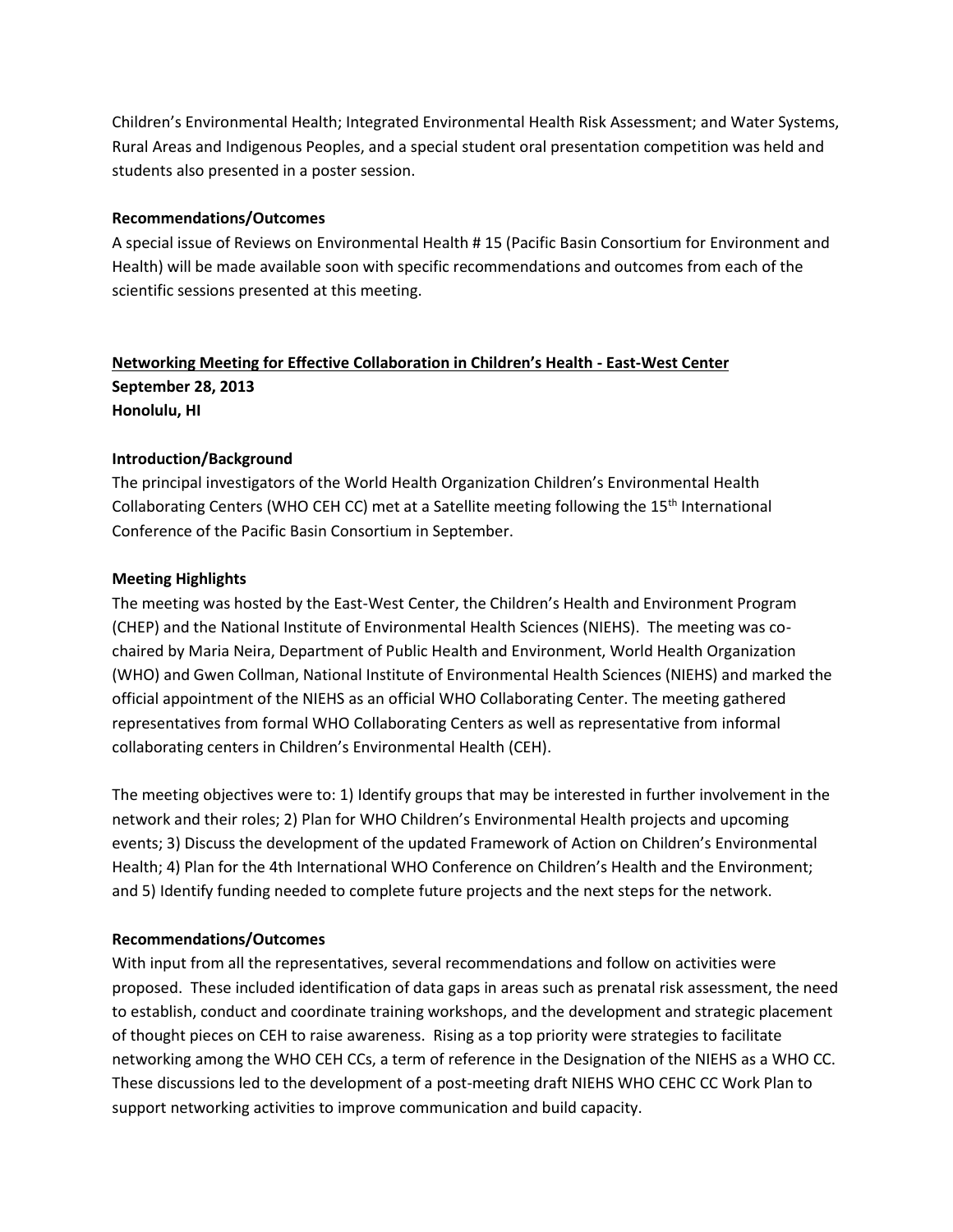# **10th International Phytotechnologies Society Meeting Sept. 30 – Oct 2, 2013 Syracuse, NY**

### **Introduction/Background**

The International Phytotechnology Society (IPS) is a nonprofit, worldwide professional society comprised of individuals and institutions engaged in the science and application of using plants to deal with environmental problems. IPS's mission is to promote research, education, training, and application of those technologies that use plants to deal with problems of environmental contamination, carbon sequestration, alternative fuels, and ecological restoration.

### **Meeting Highlights**

The meeting attracted 220 attendees from 20 counties. Half of the attendees were students (up from 20%) which made for high-quality, cutting-edge presentations. NIEHS funding provided travel support for 33 "Phytoscholars" a record number for this training/mentoring program. The meeting topics include phytotechnology research areas such as fate and transport of contaminants; ecorestoration and habitat creation; biofuels; health benefits; lessons from the field; nanoparticles; greenroof technology; and carbon sequestration. In addition, workshops were given to provide practical training on "Selection of Phytotechnology Remedies: knowing when to use phytotechnologies" (organized by David Tsao and Walt Eifert) as well as a Green Roof Workshop organized by Dr. Clayton Rugh, Xero Flor America LLC.

As this was the 10-year retrospective of the IPS meetings, video clips were broadcast throughout the plenary sessions providing the perspectives of phytotechnologists at various stages in their career (students, mid-career, retirement age). A recurring comment from the current and retiring investigators was their gratification in hearing the enthusiasm of the graduate students in the potential growth areas for the field of phytotechnologies.

The 2013 annual meeting of the IPS included a session on health and exposure risk, co-chaired by Dr. Heather Henry and Dr. Stephen Ebbs. The Health and Exposure Risk session was initiated with a miniplenary talk (Dr. Ebbs) as a general overview of the relevance of this session to the conference and to the field of phytoremediation in general. The session was standing room-only and featured five oral presentations by authors from three countries. One of the talks focused on how plants can serve as passive sensors for VOCs, and therefore act as monitors for indoor air quality. Three talks focused on metal or metalloid uptake into crop plants, all of which touched on the potential influence of that accumulation on human dietary exposure. The final talk pushed the boundaries of the session by extending the concept of phytotechnologies with a discussion of phyto-therapy as a rehabilitation tool.

### **Recommendations/Outcomes**

Lessons learned for this retrospective meeting was that broadening the scope of the IPS from strictly phytoremediation to other plant-based technologies has helped the society meet growing demands of sustainability and public health. A particular area of emphasis that SRP envisions is the urban gardening angle, which has received a lot of attention particularly with our EPA colleagues in light of CDC lowering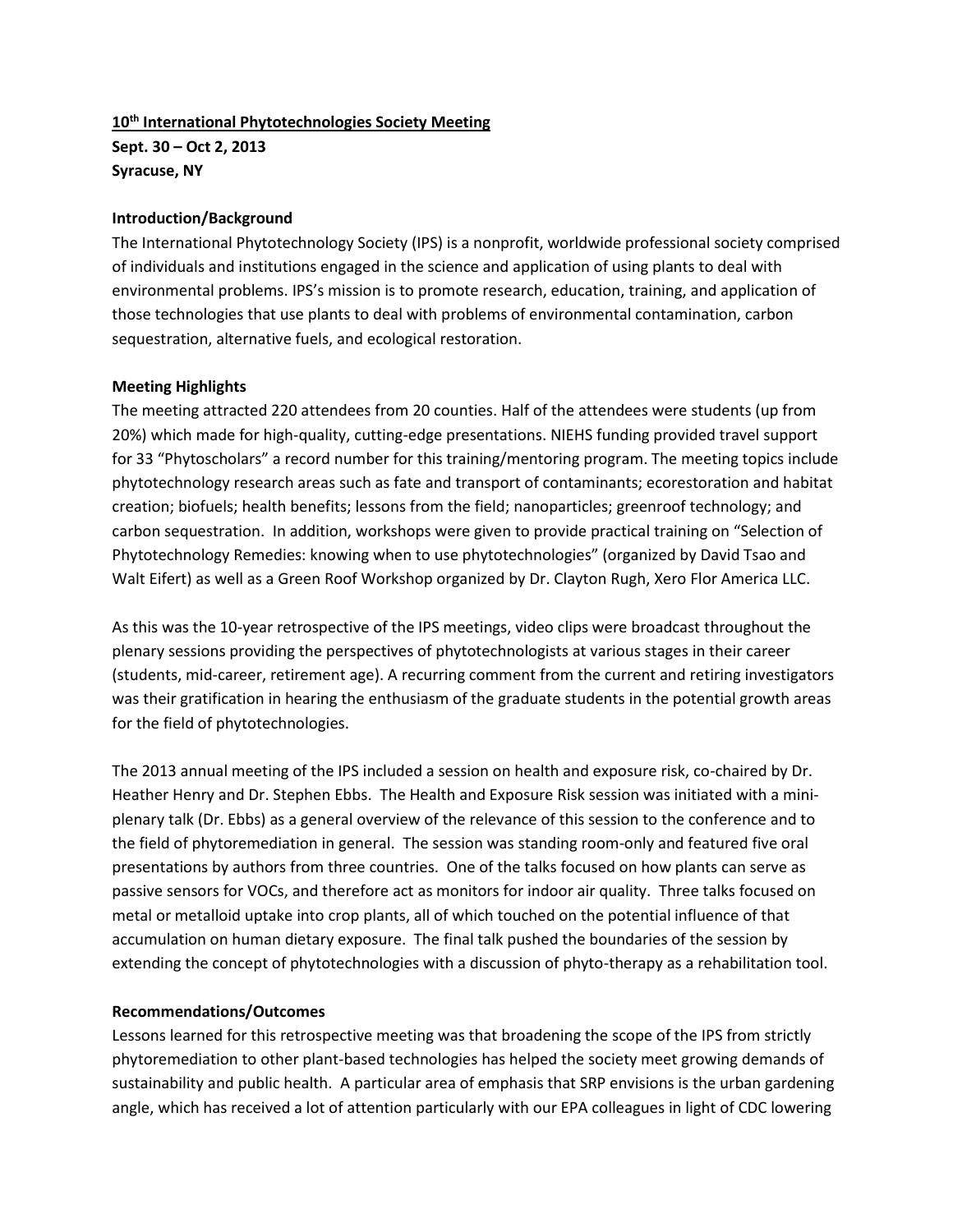the safe level of lead. Phytotechnologists have much to contribute to prevention of metals uptake into plants both in terms of sciences and communication/community engagement. In addition, in terms of exposure science, there is much potential for further exploration of biomonitoring with plants and remediation.

# **Epigenomics: A Roadmap to the Living Genome Meeting October 20-21, 2013 Boston Park Plaza Hotel in Boston, MA**

### **Introduction/Background**

This was the final all-hands investigators meeting for the Common Fund supported Roadmap Epigenomics Program. This has been an annual meeting for all PIs and staff with projects supported in this program. As this was the last year of funding for the Roadmap Epigenome Mapping Consortium, this was a last opportunity to bring this group of scientists together in a meeting that was supported by CF resources. The meeting agenda was developed by Astrid Haugen, Lisa Chadwick, Kim McAllister and Frederick Tyson from NIEHS and John Satterlee from NIDA. This purpose of this meeting was to bring all of the RM Epigenomic Program together to discuss recent finding and discuss future directions. The meeting was also open to the public and approximately 180 people participated.

#### **Meeting Highlights**

The first session chaired by John Satterlee (NIDA) was entitled, New Tools and Technologies and featured talks on novel technologies developed by this program for imaging chromatin and establishing epigenetic map connectivity though chromatin signatures. The second session, Epigenomic Processes in Normal Cells and Tissues, chaired by Fred Tyson, featured talks on epigenomics analysis of pluripotency and lineage speciation and prediction of human epigenomes by DNA motifs. (The third session was a poster session.) The fourth session chaired by Lisa Chadwick was the first of two sessions on Epigenomics and Disease and featured talks addressing topics such as the epigenomics and transcriptomics associated with insulin resistance, epigenomics profiles of monocytes in human obesity, as well as talks highlighting epigenomic changes associated with environmental/occupational exposures and epigenomic patterns and processes associated with cancer. The fifth session was chaired by Mike Pazin (NHGRI) and focused on epigenomic diversity and analysis. Its talks were highlighted by a discussion of the integrative analysis of 100 complete epigenomes and higher order chromatin organization of the inactive X chromosome. Kim McAllister chaired the final session of the meeting which was the second session focused on epigenomic profiles associated with disease outcomes. The highlights of this session included talks on genomic and epigenomic profiles of neurodegenerative diseases.

### **Recommendations/Outcomes**

The major recommendation to come out of this meeting was based on the tremendous exchange of information and data shared amongst the various components of the multi-faceted Roadmap Epigenomics Program. That recommendation was to continue convening this meeting with these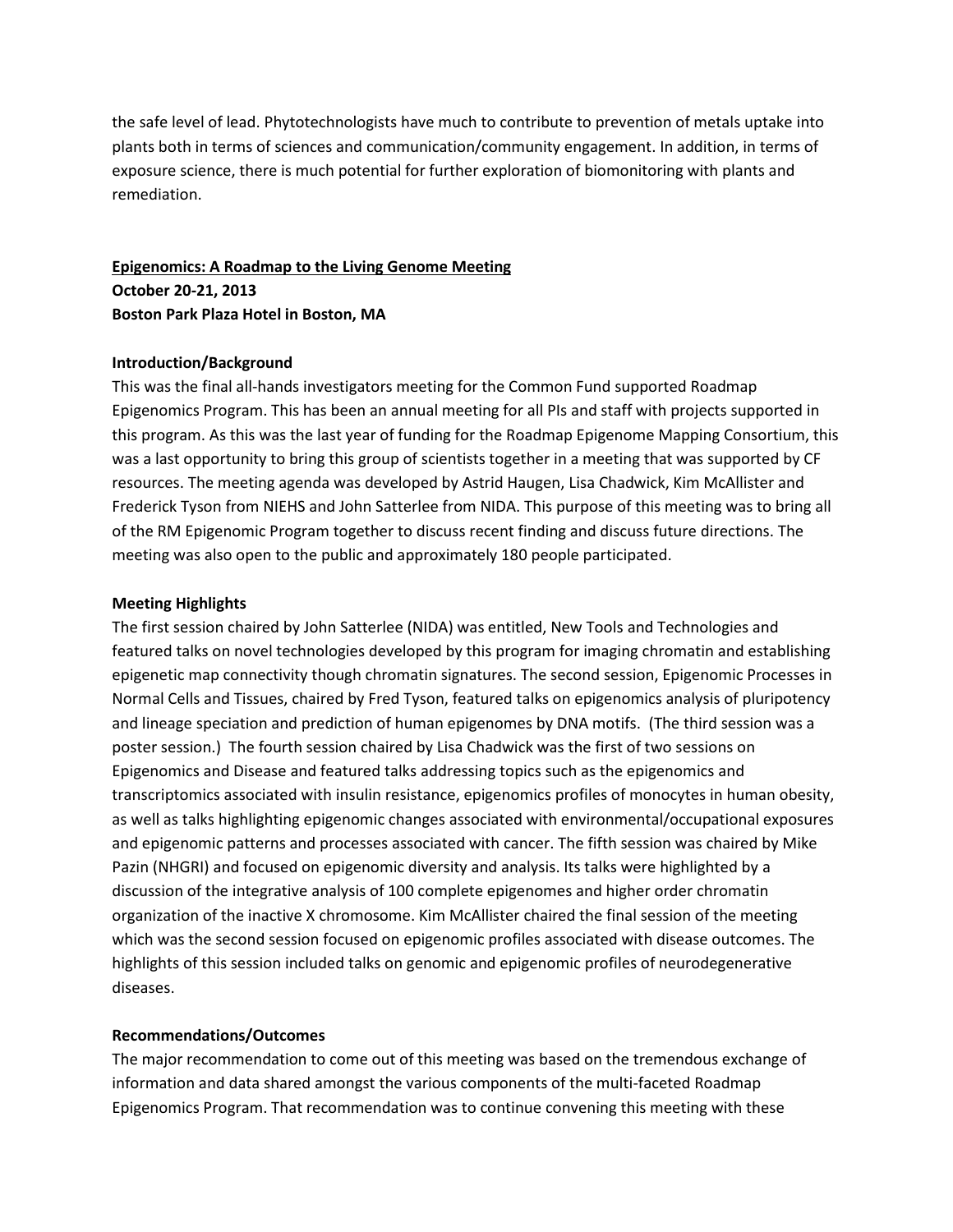investigators because the program's data production and analysis is continuing, despite the fact that the dedicated funding for this meeting has terminated. The outcome, based on this recommendation, is that two PIs from the Roadmap Epigenome Mapping Consortium will submit a U13 application to support convening this meeting over the next few years to facilitate the interaction of these investigators supported by the RM Epigeonomics Program.

# **The NIEHS/NIH Deepwater Horizon Academic-Community Research Consortium October 22-23, 2013 NIEHS, NC**

### **Background/Introduction**

Since 2011, NIEHS has led an NIH-funded research consortium to study the after effects of the Deepwater Horizon oil spill on Gulf of Mexico coastal residents. The consortium consists of four academic sites – Louisiana State University, Tulane University, University of Florida and University of Texas Medical Center, Galveston – and over 45 community organizations who have partnered with the academic sites as active participants in the studies. The consortium is examining physical and mental health outcomes among women of child bearing age, children, and other coastal residents; individual and community resilience in a variety of ethnic and socioeconomic settings; and is measuring and evaluating the health effects of petrogenic PAHs to determine if Gulf seafood is safe.

#### **Meeting Highlights**

The October grantee meeting involved over fifty people representing the research scientists, community members, and NIH program staff from NTP, NCI, NHLBI and OBBSR. The first day of the meeting focused on discussions within the Consortium's established working groups (WGs) to address issues of collaboration, joint publications and overarching topics that transcend working group boundaries. The second day of the meeting consisted of updates on scientific progress, community engagement, and future directions. The second day also included talks by representatives of the Gulf of Mexico Research Institute (GOMRI) and the National Academy of Sciences on their respective programs focused on Gulf oil spill research. Symma Finn, Claudia Thompson and Allen Dearry (OSD) lead the DWH Program.

#### **Recommendations/Outcomes**

Each of the WGs discussed cross-consortium activities and coordination including development of joint publications. A consensus was then reached in a plenary session with all participants on several common themes for the entire Consortium moving forward. This included discussion of future opportunities for collaboration and data sharing among Consortium members. Another common thread across the Consortium was the recognition that, when appropriate, there needs to be consistency of messaging to the public and research participants, and that the Consortium should develop a process to ensure this. Related to this, was the need to understand the role of media, particularly when study results begin to be publicized. This led to a suggestion that consortium members and community partners participate in media training. The final theme identified was the issue of sustainability and the importance of maintaining the networks and academic-community partnerships developed through the Consortium.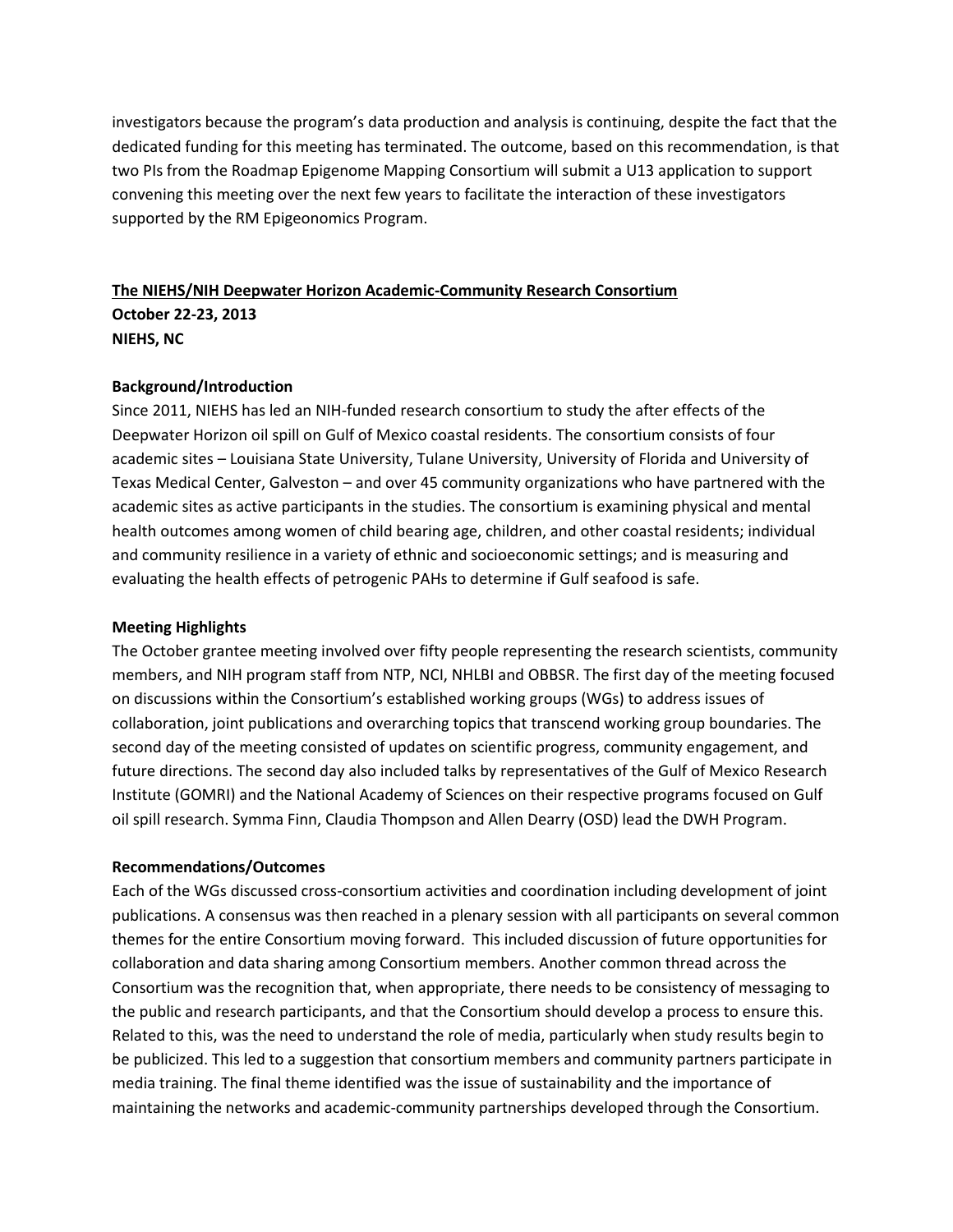This might entail continuing to provide training and capacity building for community members to raise their environmental health literacy regarding environmental exposures and to promote resilience in a region that has experienced many natural and manmade disasters.

# **Society of Environmental Toxicology and Chemistry (SETAC) November 17-22 Nashville, TN**

### **Introduction/Background**

Two sessions at the Society of Environmental Toxicology and Chemistry (SETAC) North America meeting were chaired by SRP staff and grantees. One session, "Bioavailability Tools for Assessing Effectiveness of Contaminated Sediment Remediation," was chaired by SRP Program Administrator Heather Henry with EPA Superfund and Technology Liaison (STL) Kira Lynch. Another session, "Communities, Ecology, and Health: Making the Connection," was chaired by UK SRP grantee Anna Hoover with Henry, Beth Anderson, Michelle Heacock, and EPA STL Felicia Barnett.

The "Communities, Ecology, and Health – Making the Connection" session highlighted the importance of engaging communities in bi-directional partnerships for communicating the linkages between the environment and human health. This session was a repeat of a successful session of the same title from the 2010 Portland SETAC meeting. The session continues to be a collaboration between academics, government regulators (EPA), and government research (NIEHS). Because the NIEHS Superfund Research Program funds approximately 30 research translation and community engagement research projects – as well as ecological based research - the SETAC meeting was a natural fit for advancing the concept of the importance of community engagement related to environmental toxicology.

#### **Meeting Highlights**

The Communities session had 15 speakers and covered topics such as urban gardening/agriculture; fish consumption advisories; community outreach near Superfund sites; and new communication strategies for engaging communities. Presentations explored success stories and learning experiences for working with communities to communicate risks exposures to hazardous substances. Presentations introduced new tools and strategies for risk communication and for evaluating the effectiveness of working with communities. A highlight of the meeting was discourse related to how those most affected by contamination make sense of risk. Several models were presented, including an integrated health and social psychology theories, measuring the RANAS (Risk, Attitude, Norms, Ability, Self-regulation) factors that influence testing and treatment behavior (Columbia University); as well as multi-theme model comparing and contrasting sensemaking constraints across five themes: 1) The Government; 2) The Public; 3) Delays; 4) Secrecy, Deception, and Manipulation; and 5) Competing Risk Perceptions (University of Kentucky). Presentations on the intersection of urban gardening/agriculture and mechanisms of contaminant uptake and/or toxicity revealed how important connecting science to human behavior is for exposure prevention. Among the examples were Pb concentrations in eggs in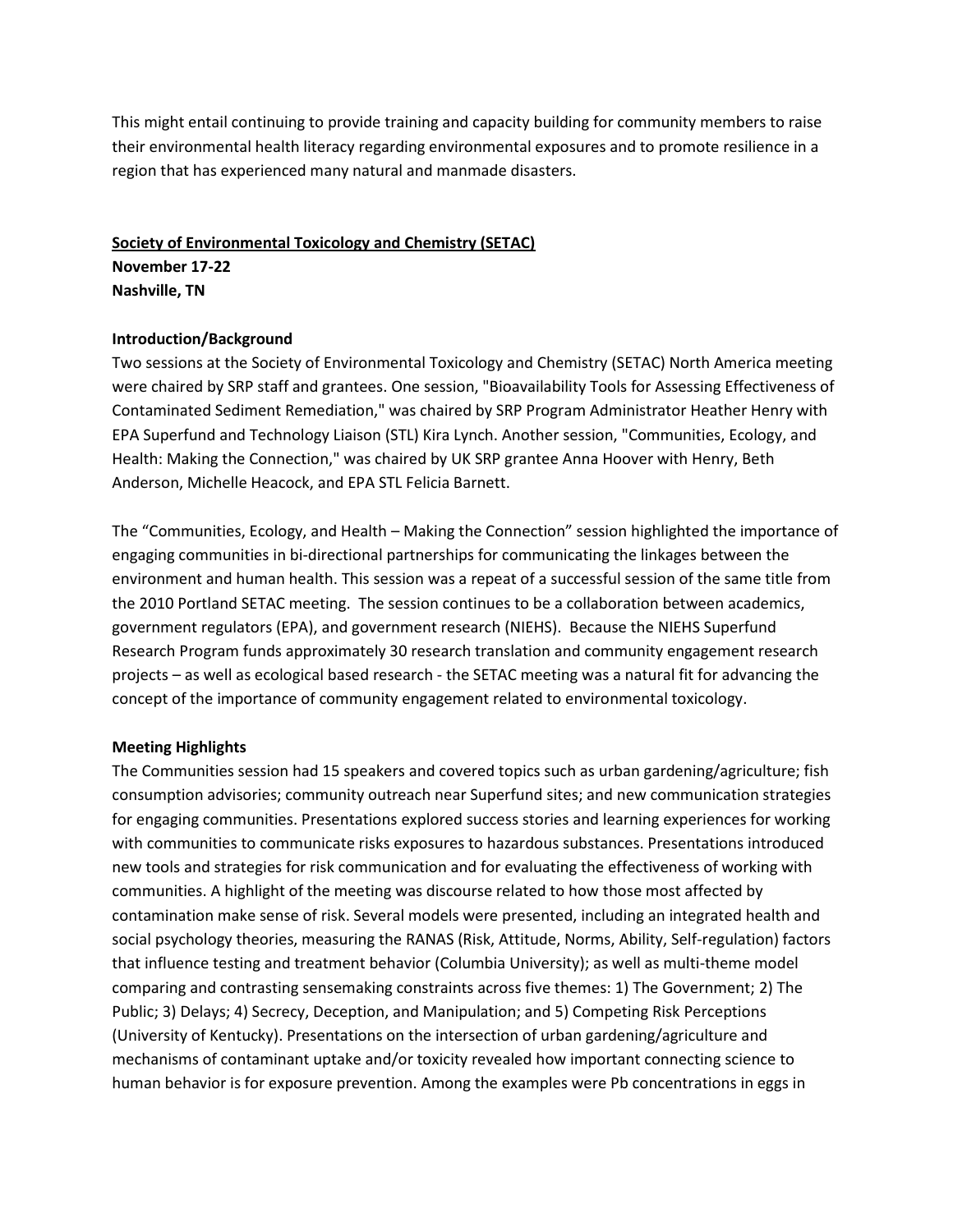NYC, nutritional interventions in PCB-exposed communities; as well as several fish consumption community based projects.

### **Recommendations/Outcomes**

The Communities Session was well-received, and it is recommended that SRP do this again for the 2015 SETAC meeting. To date SRP has really taken a lead in bringing community engagement practices to the SETAC researchers as well as giving community-based SETAC researchers a chance to speak more about the "human" side of their environmental toxicology projects. Of note, SRP grantees received awards during the meeting: Peter J Cadmus from the Colorado State University; won the SETAC North America Endowment Fund Award; John Geisy, former MSU PI, won the Global Partners Capacity Building Award; and Mark Borsuk, leader of the Dartmouth SRP CEC, received the IEAM Journal Best Paper Award. In addition, numerous SRP trainees received travel awards to attend the meeting.

## **CLARITY-BPA Grantee Webinar**

### **February 4, 2014**

**Participants:** DERT (Thad Schug, Jerry Heindel, Claudia Thompson, Linda Birnbaum) , DNTP (John Bucher, Nigel Walker, Retha Newbold) FDA/NCTR and FDA/CFSAN program staff; NIEHS grantees from the CLARITY-BPA U01 Consortium.

The Consortium Linking Academic and Regulatory Insights on BPA Toxicity (CLARITY–BPA) research program held a webinar meeting on February 4, 2014. The meeting was coordinated by Thad Schug and Jerry Heindel from DERT along with John Bucher, Retha Newbold and Nigel Walker from DNTP and FDA/NCTR staff. The meeting was a progress update on the core GLP and CLARITY-BPA study animals housed at NCTR in Jefferson, AK. FDA scientist Luisa Camacho reported that all CLARITY-BPA animal studies have been completed and final tissue shipment of tissues will be completed within 2 weeks. The 2-year core GLP portion of the study will be completed during the next year. FDA scientist Barry Delclos followed with a presentation on pharmacokinetic findings from the subchronic (90 day) BPA study. Dr Delclos also reported that there was minimal unintended BPA exposure (contamination) in the core GLP and CLARITY-BPA animals. Next, NTP contractor Carolyn Favaro explained procedures for data management using the chemical effects in biological systems (CEBS) database. This was followed by updates from the 14 U01 grantees conducting studies on tissues from the CLARITY-BPA study animals. The meeting ended with a Steering Committee (SC) session lead by Jodi Flaws, the newly elected SC Chair. A separate meeting of the External Advisory Committee, which includes members of the Steering Committee, DERT/DNTP/FDA program staff and expert scientists (Mike Gallo and Dan Casciano) was held immediately following the webinar.

Overall the SC agreed that the study was progressing well, however the group decided to postpone the next face-to-face meeting of the consortium in order to give grantees more time to gather and analyze data. The group also decided to create a new method of tracking use of shared tissue between grantees